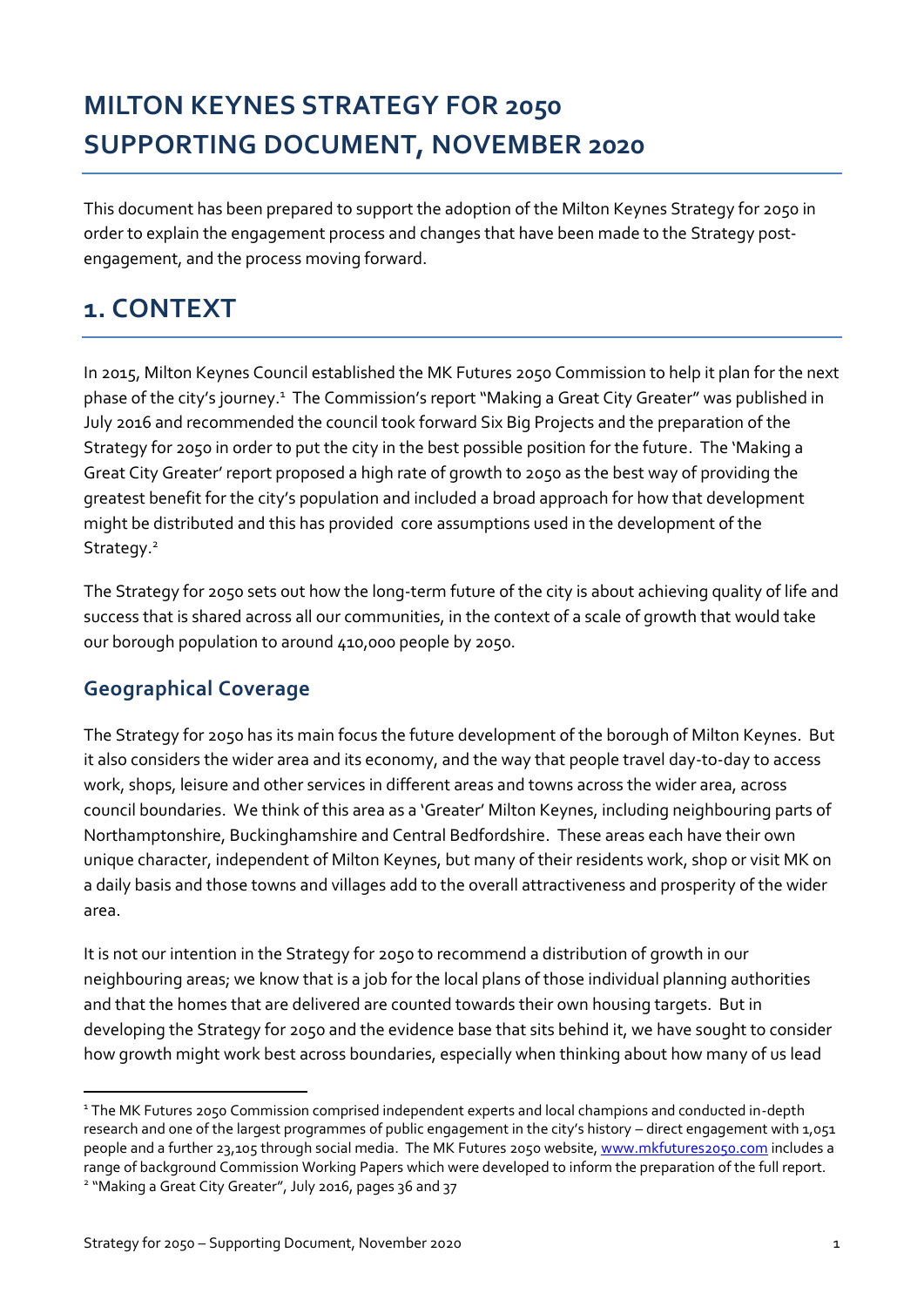our lives and the services we use regularly, and in thinking about the natural environment or other constraints and opportunities.

## **Status of the Strategy**

The Strategy is a non-statutory document (i.e. it is not a formal planning policy document prepared in accordance with statutory regulations), but it does create a context and vision for the development of Milton Keynes borough over the coming decades, which future local plans and other Council and partner plans, policies and strategies should respond to and help to deliver.

The Strategy for 2050 has been prepared in the context of a suite of other local plans and strategies, which have helped to guide its ambitions.

## **2. BACKGROUND EVIDENCE**

### **Evidence Base**

The Strategy for 2050 was prepared during 2019 and 2020, informed by a variety of evidence and data sources which are referenced within the document with hyperlinks where available. The evidence that was prepared specifically for the Strategy is available to download at [www.MKFutures2050.com,](http://www.mkfutures2050.com/) including the comprehensive Strategic Growth Study and supporting studies that were prepared using a grant from the Ministry of Housing, Communities and Local Government.

Following the publication of the Engagement Draft Strategy for 2050 in January 2020, the world was hit by the COVID-19 pandemic and the UK has subsequently gone into recession. This inevitably led to questions about the evidence that was prepared during 2018 and 2019 and the way that has been interpreted in the Strategy. During summer 2020 we commissioned work to review core assumptions in the Strategy and what the pandemic and resulting recession could mean for delivery. These evidence reviews looked closely at our proposed mass rapid transit system and how we can deliver our aim of mobility for all in the light of suppressed levels of commuting and use of public transport, and also the implications of the recession for jobs and housing growth. We also undertook public and stakeholder engagement to seek views on the impact of the pandemic on any aspect of the Strategy (see section 3 below).

### **Differences between the Strategy and the Strategic Growth Study**

While the Strategy takes forward many of the propositions made in the evidence studies, there are some cases where the Strategy takes a slightly different stance, and where that is the case, the approach in the Strategy for 2050 should take precedence as the Council's proposed direction.

### **Further Evidence**

It is important to note that in order to deliver the Strategy, including in how it is translated into future Local Plans, there will be further evidence prepared to test the propositions contained within it in more detail and meet the robust challenges of the Local Plan examination. Examples of this further work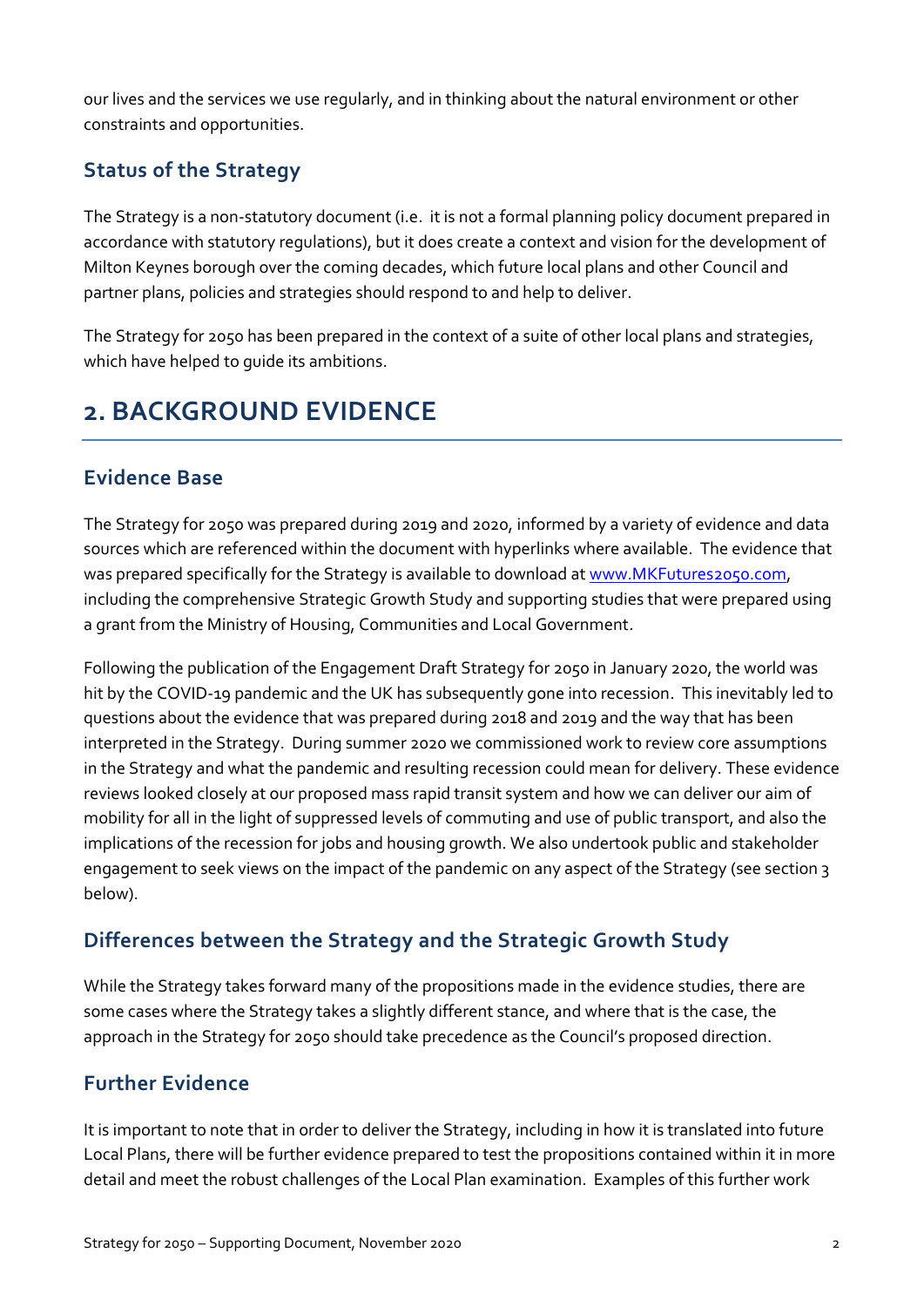include more detailed modelling and preparation of a full business case for the proposed mass transit system, and a comprehensive, long-term infrastructure assessment.

# **3. ENGAGEMENT PROCESS**

### **Pre-publication Engagement**

There has been ongoing stakeholder and public engagement which has informed the development of the Strategy for 2050, culminating in an extended engagement period in early 2020. This is in addition to the extensive programme that took place as part of the MK Futures 2050 Commission process in 2015 and 2016 which is explained in detail in a Commission Working Paper that informed their final report.<sup>3</sup>

Through 2018 and 2019, the ongoing engagement programme that informed the drafting of the Strategy for 2050 included

- regular roundtable discussions with civic and city stakeholders
- presentations and discussions with various interest groups including MK Arts and Heritage Alliance, MK Secondary Heads group, MK Business Council, voluntary and community sector, and town and parish councils.
- "Forging the Future" programme with secondary school students
- workshop sessions at MK YCAB (Youth Cabinet) and MySayMK conference
- presentation and discussion at conferences and seminars, including MK Sustainability Conference, Fred Roche Foundation talks, Groundwork Weekender, MK Business Leaders and MK Geek Night.
- Journey to 2050 four-day public exhibition in Middleton Hall, Central Milton Keynes in July 2019.

### **Engagement Draft – January – May 2020**

The Engagement Draft Strategy for 2050 was published in January 2020. Initially, this was intended to be for a ten-week period, due to end on 17<sup>th</sup> April 2020. At the start of the engagement period, we used the following engagement methods;

- document published online at [www.MKFutures2050.com](http://www.mkfutures2050.com/)<sup>4</sup>
- hard copies of the Strategy held in libraries, including in neighbouring towns, and in MKC children's centres
- emails sent to known stakeholders, with encouragement to share widely across their networks
- social media used to pull out bite-size issues and themes Facebook, LinkedIn and Twitter
- a short YouTube animation shared through social media channels<sup>5</sup>

<sup>3</sup> Commission Working Paper 2 "Results from the Commission's Engagement Programme" at [www.MKFutures2050.com/read-our-report](https://ddd3d78e-749e-4b55-9eee-73303fdcb896.filesusr.com/ugd/02d3f7_fbc9d7accd5644adbfbe15263a854ca4.pdf)

<sup>4</sup> Strategy for 2050 Engagement Pag[e https://www.mkfutures2050.com/strategy-for-2050-engagement-page](https://www.mkfutures2050.com/strategy-for-2050-engagement-page)

<sup>5</sup> YouTube video is available a[t https://www.youtube.com/watch?v=7d6TvsmNpqE](https://www.youtube.com/watch?v=7d6TvsmNpqE)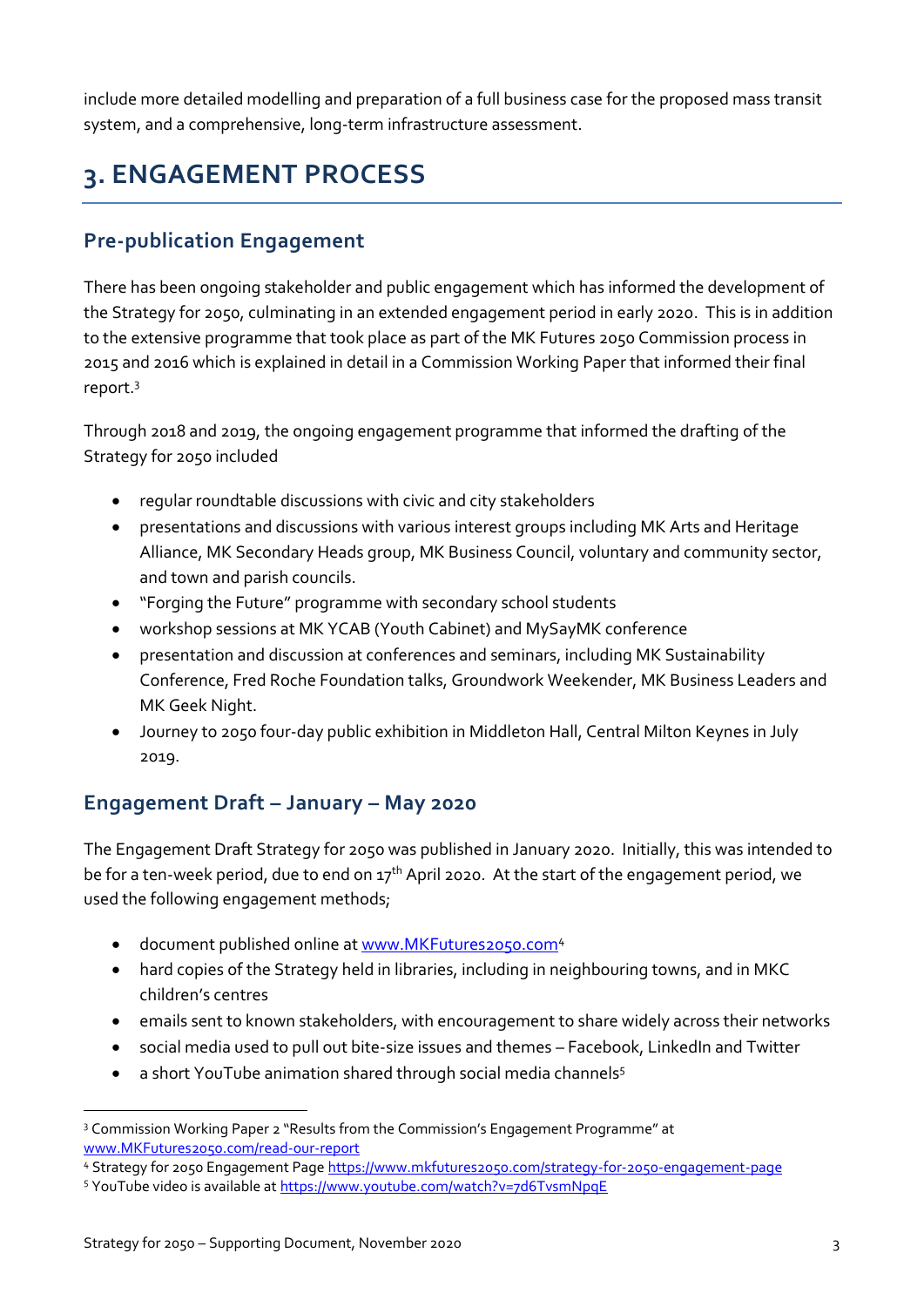- series of public meetings in communities within MK and in neighbouring areas
- discussion sessions with stakeholder groups, e.g. civic and city groups, business community, council staff.

However, by mid-March it was obvious that our programme of public meetings would no longer be feasible due to the COVID-19 pandemic and lockdown, and the final sessions were cancelled. The engagement period was extended to Friday 22<sup>nd</sup> May to allow time for responding via other means, creating an engagement period of 18 weeks in total from the initial publication on 20<sup>th</sup> January. We also added a narrated version of the presentation that had been used at our public meetings to the website, offered on line briefings, and published answers to the 'frequently asked questions' we had received from the meetings that had gone ahead.<sup>6</sup>

Through this January – May 2020 engagement period, we received around 250 emails in addition to the comments made during public meetings and via social media. The headlines from this feedback are presented in Section 5 of this statement, and a more comprehensive summary of the points raised and a brief description of how this has influenced the final Strategy is available online at [www.MKFutures2050.com.](http://www.mkfutures2050.com/)

### **COVID-19 Engagement – June – July 2020**

Following the main engagement period, we took the decision to ask for views on the potential implications for the Strategy from the COVID-19 pandemic. We wanted to understand people's thoughts on the potential long-term impacts of the pandemic on the future development of Milton Keynes and any aspect of the draft Strategy we had published. To that end, a note was prepared describing emergent thinking about potential impacts, including a set of questions to help respondents frame their thoughts.<sup>7</sup> The note was published online on 10<sup>th</sup> June 2020 with a deadline for comments of Friday 17<sup>th</sup> July. Emails were sent to the original mailing list plus all those who responded to the earlier engagement draft, with details shared through our social media channels.

Through this five-week engagement period, around 55 responses were received. The headline summary of these comments is included in Section 5, and a more comprehensive summary online at [www.MKFutures2050.com.](http://www.mkfutures2050.com/)

## **Respondents**

Through both the engagement periods, we received comments from a wide range of sources. The respondents included members of the public, Town and Parish Councils, local planning authorities, local Ward Members and political parties, planning consultants, landowners and developers, council officers, city and civic stakeholder groups and other local interest groups, government agencies, voluntary and community sector organisations, and business groups.

<sup>&</sup>lt;sup>6</sup> The FAQs are available a[t https://www.mkfutures2050.com/strategy-faqs](https://www.mkfutures2050.com/strategy-faqs) and the narrated presentation is on YouTube at<https://www.youtube.com/watch?v=NCaXFvgyJ60>

<sup>7</sup> The "Strategic Implications of the COVID-19 Pandemic" note is available at [https://www.mkfutures2050.com/strategy-for-2050-engagement-page](https://ddd3d78e-749e-4b55-9eee-73303fdcb896.filesusr.com/ugd/02d3f7_be65138fd9b746d9b6183309e5791406.pdf)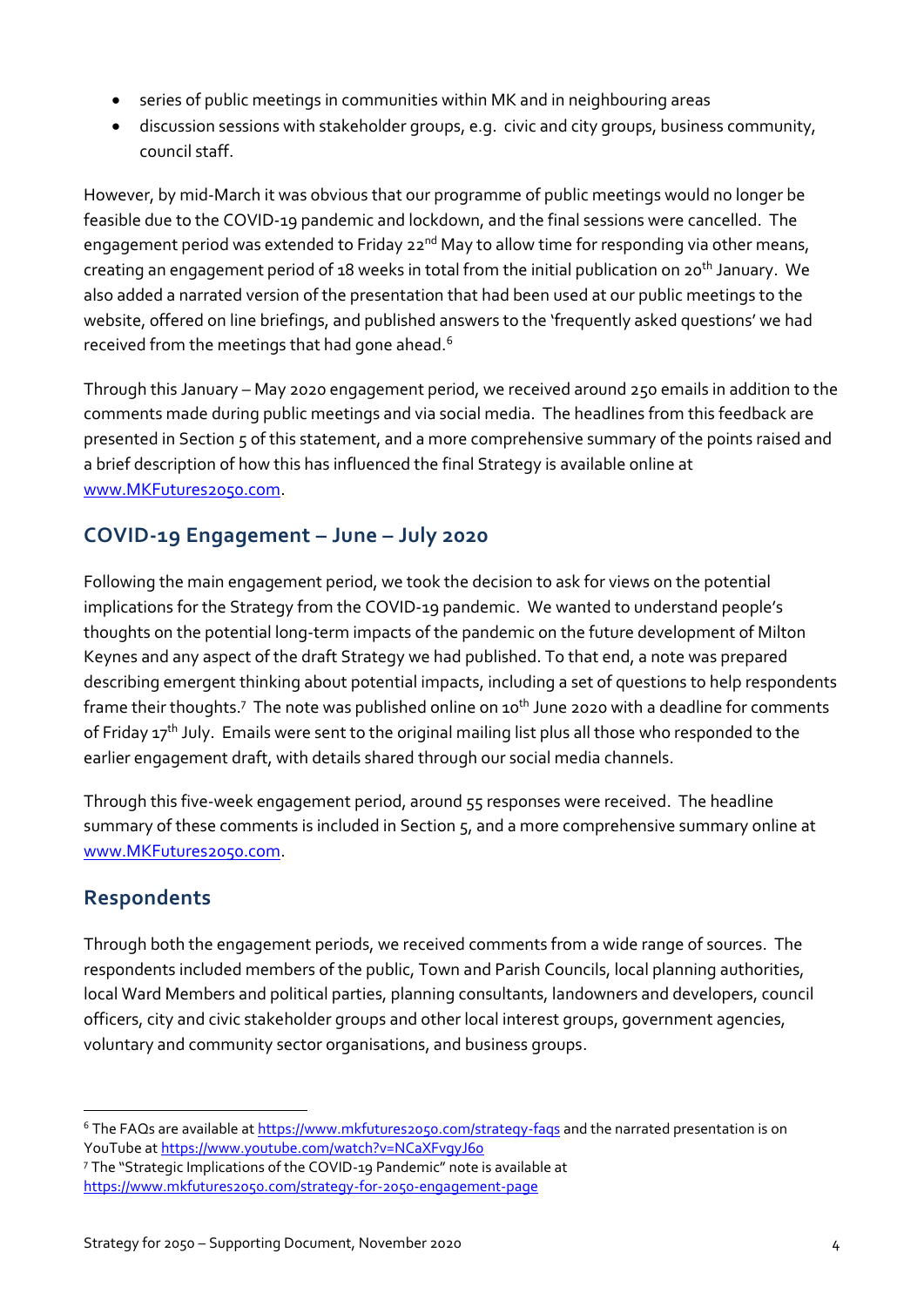## **4. WIDER CONTEXT**

As is inevitable in the development of a long-term strategy, there is uncertainty about the status or potential outcomes of a range of variables that could impact on its preparation and delivery. For the Strategy for 2050, these uncertainties include;

- the COVID-19 pandemic and the major changes it has made to the way we live our lives, including new travel and working patterns, increased online shopping and declining city centre footfall, and changing lifestyles and priorities
- the economic recession resulting from the pandemic, including the possible impact on the housing market or increases in unemployment and business failure
- Brexit and a new relationship with the European Union
- the government's intentions for the Oxford-Cambridge Arc, including a proposed cross-corridor long-term, strategic spatial framework
- the "pausing" of the proposed A421 expressway by Highways England and timing of delivery of East-West Rail
- potential changes to the planning system following the Planning White Paper, "Planning for the future" which was published in August 2020 and is likely to have major implications for the way local plans are prepared and operate
- the creation of unitary councils in neighbouring local authority areas.

The Strategy for 2050 has been prepared with the best available knowledge at the time of drafting and is designed to provide the flexibility to adapt to changing circumstances.

In drafting the Strategy, it has also been important to balance a range of interests and aims. For example, we need to ensure that detail is provided on a wide range of issues whilst maintaining a document length that is concise and suitably strategic. Similarly, we have tried to use language that is accessible and easily understood by a range of readers, whilst trying to convey sometimes complex issues.

# **5. HIGH LEVEL SUMMARY OF FEEDBACK**

This summary reflects the headline points that were made. The comments are broadly grouped by topic rather than listing by respondent and repeating similar points. A more comprehensive summary of the feedback received during both the January – May 2020 and June – July 2020 engagement periods is available online at [www.MKFutures2050.com.](http://www.mkfutures2050.com/)

## **Feedback on the Engagement Draft Strategy for 2050**

- Growth should be within the Milton Keynes boundary; lack of justification for cross-boundary development. Cross-boundary development is unlikely to be deliverable
- Approach to working with neighbouring areas is not clear, has been inadequate, does not align with Neighbourhood Plans or Local Plans or meet the Duty to Cooperate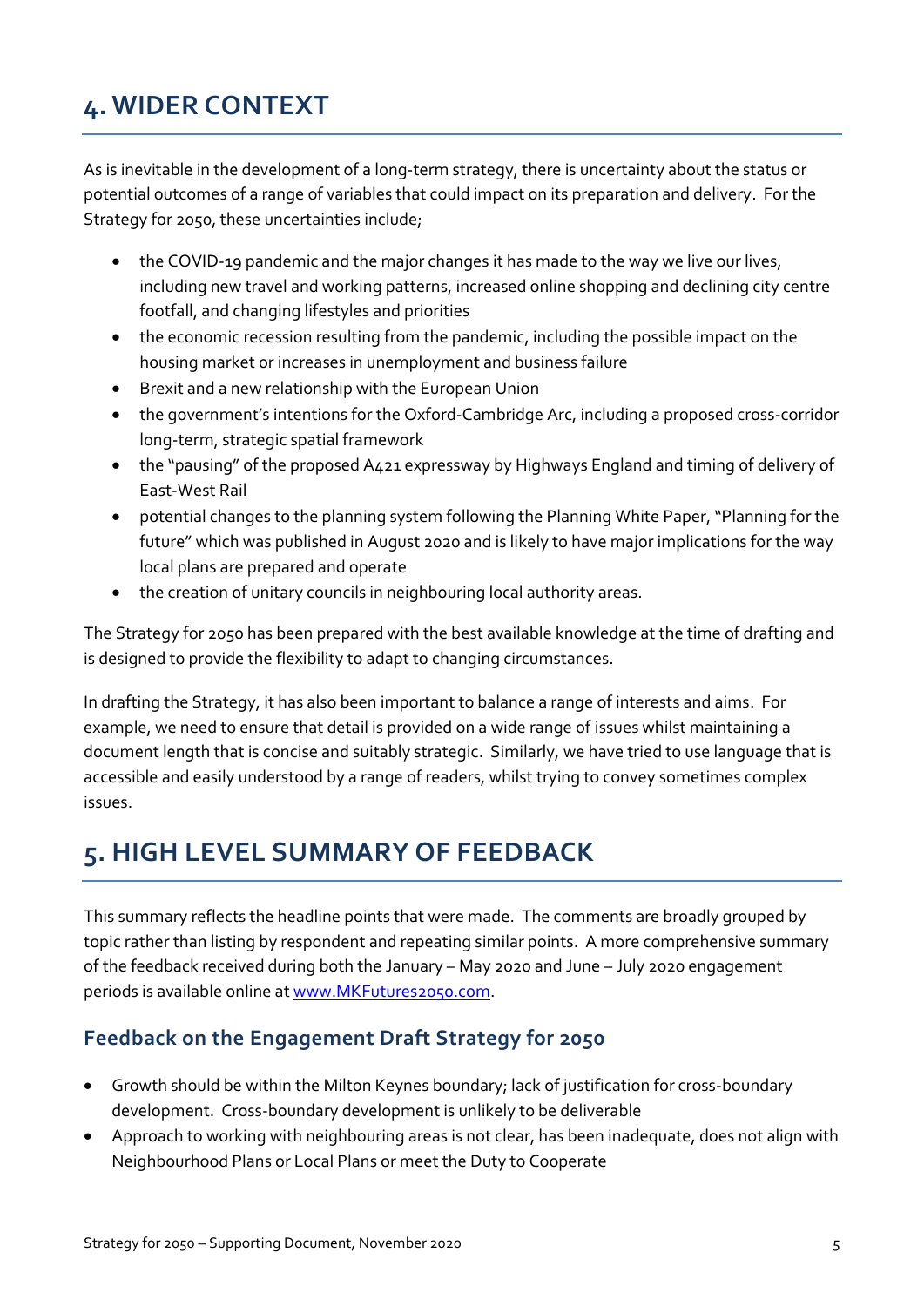- Support a boundary blind, strategic approach but it needs political buy-in from partners
- Any future joint working or development of proposals across boundaries needs to be done on the basis of a shared vision, developed by all partners, and with better understanding of governance structures. Not logical for each council to plan alone, but there has been insufficient agreement in developing the approach
- Level of growth is not supported or evidenced. Not credible to plan for growth at this scale. Growth to a population of 400k is far more acceptable.
- Growth target or quality of development is not achievable without a new delivery mechanism. Support consideration of new mechanism
- Do not support a new delivery vehicle, including with powers outside MK boundary
- Strategy should be flexible
- Viability needs to be factored into development assumptions. Make it clear the Council will pursue Government funding for infrastructure
- Lack of targets or detail, including numbers of homes intended in each growth location or type of development
- Support the Strategy in principle
- Support the Strategy and laudable principles, but success will come down to implementation and ensuring there are benefits for all
- COVID-19 and recession will impact the underlying evidence and how we will live in the future
- We need to sort out some of the weaknesses and challenges. Should look after what we already have first
- Ambitions need to be reconsidered and better inter-linked. MK Futures 2050 Six Big Projects should also be included
- Climate change and sustainability aspirations are not sufficiently embedded through the Strategy or ambitious enough
- Develop a comprehensive plan for CMK that considers design, investment, (re)development opportunities, parking and mobility, and takes into account the original city centre principles
- Importance of culture not reflected in the Strategy; should be given greater emphasis throughout and in Ambitions
- Limited scope for densification in the city. Compact communities mustn't be just about maximising development space and profits; consider 'gentle density'.
- Place-making agenda should promote better design, identify and retain MK's unique nature and be sensitive to existing communities
- Recent developments have not been sensitive to existing communities or original principles
- Character of different parts of the area should be reflected, not just all classed as the city
- Support development of a variety of sites, including smaller sites in addition to larger development sites
- Focus on CMK and new areas is at expense of dealing with issues in existing communities. Other places and communities are forgotten about
- Development strategy should prioritise urban development and brownfield sites rather than greenfield and edge-blobbing
- Development on greenfield sites, areas of open countryside and in small villages would irreparably damage those places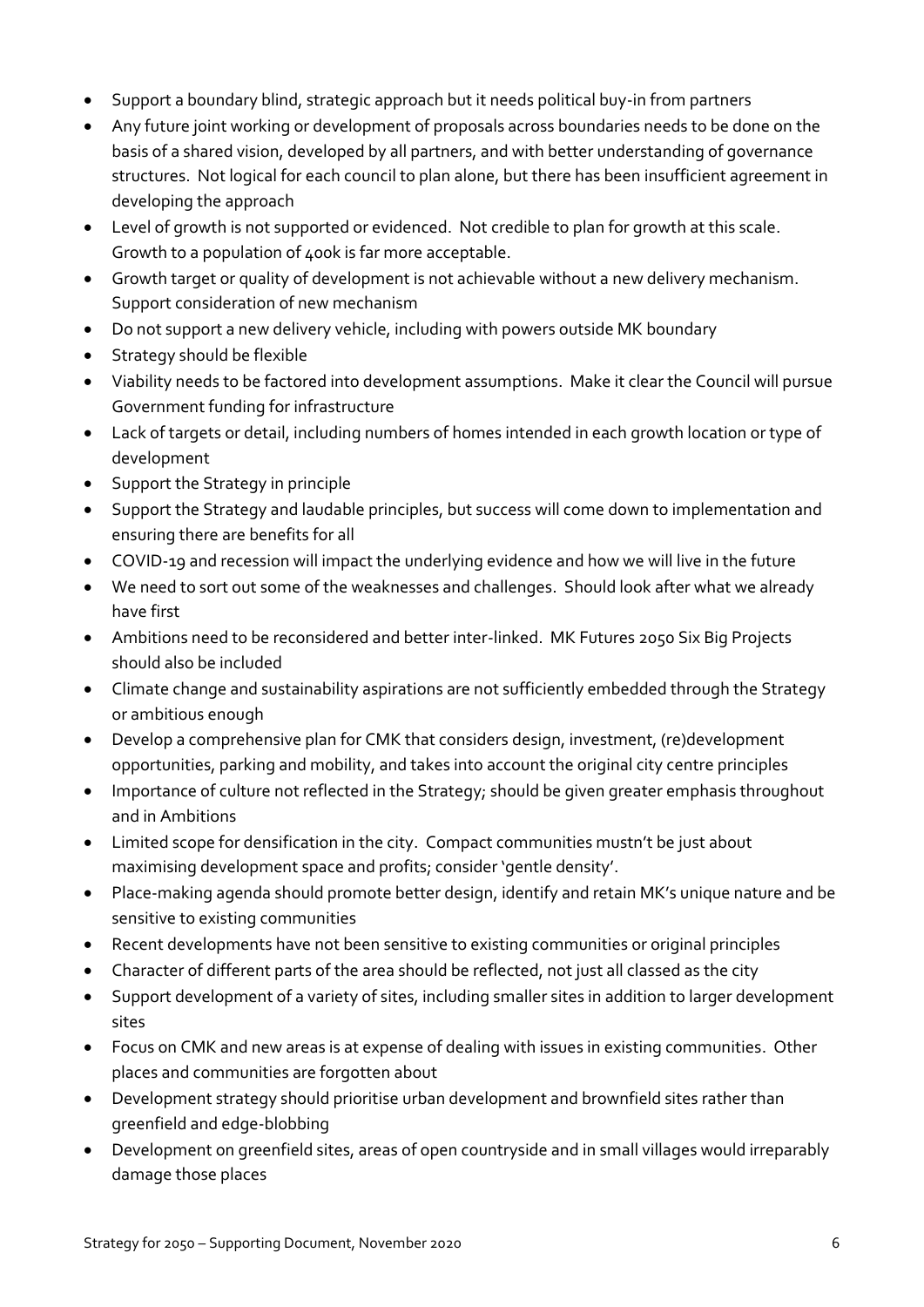- Focus on the local economy and providing access to good jobs as an important route out of poverty, but needs strategic view
- Education system is failing local people. Not enough focus on education outside of MK:U
- Focus on CMK as location for new jobs should be reconsidered
- Green infrastructure issues should be integrated throughout the whole strategy, and be more ambitious. Environmental gains for the city should be included just as they are for transport, skills etc, with a comprehensive landscape and green infrastructure strategy
- Avoid development on existing green spaces. New green space needs to be provided to the same quality and quantity
- Design of homes should meet minimum space standards, with outdoor space and space for home working
- Importance of providing necessary infrastructure at the right time; further work needed to understand what is needed
- Infrastructure costs may not be affordable. And existing infrastructure requires renewal
- Inadequate landscape character and capacity assessment, and water-related infrastructure evidence
- Basing growth strategy around MRT is inappropriate
- Strategy isn't ambitious enough on mobility including walking and cycling. It won't deliver mobility for all principles
- Should provide better options for walking and cycling, but redways might not be the answer in all cases
- Do not perpetuate the grid road structure without considering options
- Maintain the grid roads and dual roads where possible, but new mobility options should not be at the expense of car drivers
- Proposed MRT network needs flexibility and revised routes to reach key locations. CMKcentric/radial network not appropriate
- MRT analysis has not considered full options or is an inappropriate solution
- Further information needed on funding and governance/legislative changes needed to run MRT system
- Support the reinstatement of East West Rail with appropriate improvements, but need to understand implications for some settlements/stations
- Do not support the East West Expressway
- Premature to prepare Strategy ahead of regional decisions and further evidence
- Engagement should have been halted during COVID-19 lockdown
- Strategy preparation and engagement process has not been appropriate; a new approach is needed
- Support for development across a range of specific sites/growth locations
- Against development across a range of specific sites/growth locations
- Detailed proposals for re-wording of sections

### **Feedback on the Strategic Implications of the COVID-19 Pandemic**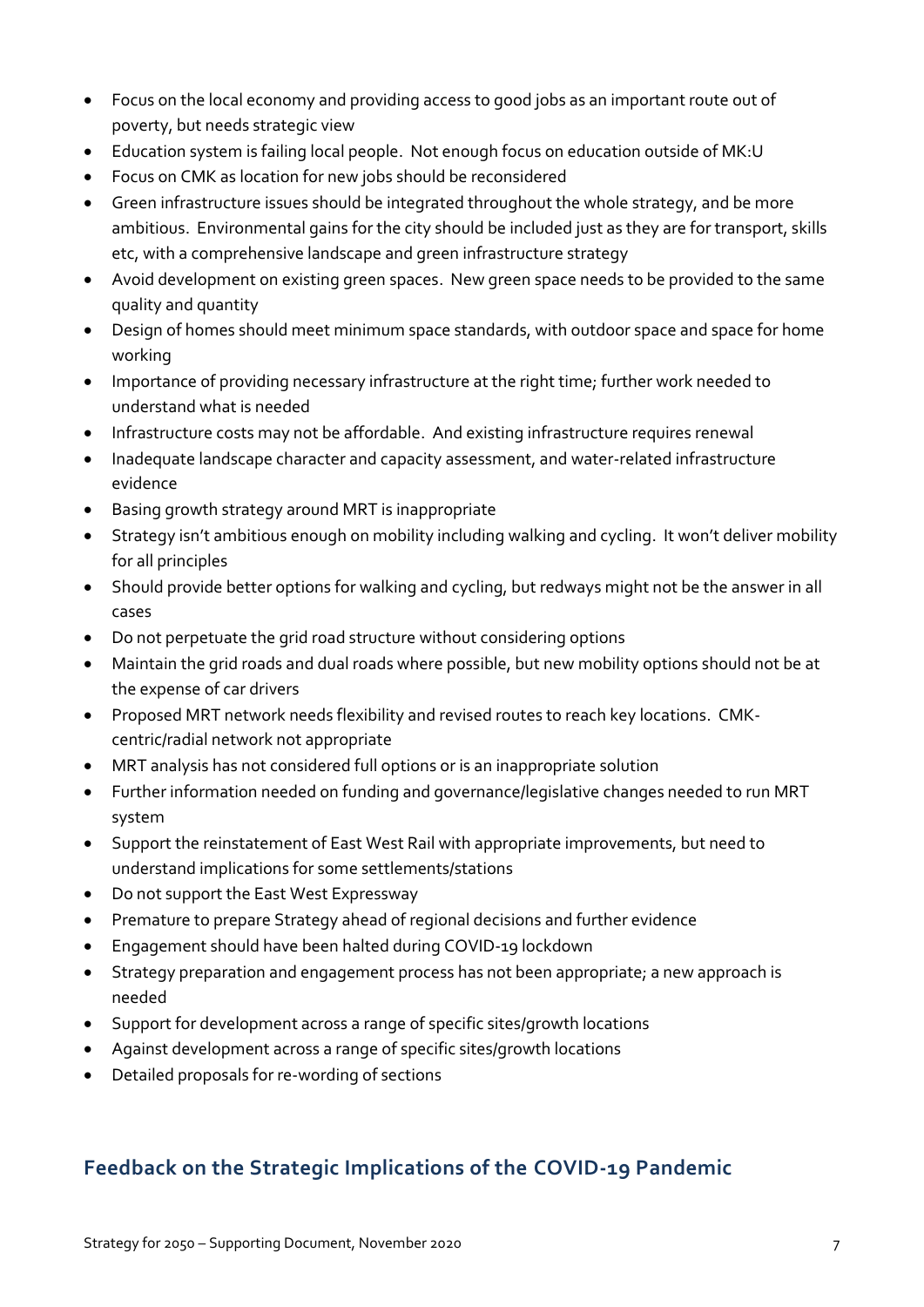- Challenges in the public transport sector from need for social distancing reducing capacity, lack of confidence is safety, fewer journeys being made and use of private cars
- Impact of more online shopping and how to deal with the 'last mile' of delivery journeys
- Walking and cycling increase may be minimal; requires investment in infrastructure maintenance
- Changing travel patterns will impact on demand for car parking and the way people use their cars
- Changing travel patterns and the impact on commuting levels and congestion; impact on the environment, noise and pollution
- All new homes must have gardens or accessible outside space
- New homes should include homeworking space
- Impact of increased home-working and changing need for office space, which may be put to alternative use; opportunities for CMK as a regional office location; need for flexible office/meeting spaces
- High street decline will be accelerated and alternative uses found for shops and ways of attracting people to the city centre
- Still a need for local food shops and local centres, in addition to more online retailing
- Impact on leisure, food and drink, cultural and tourism sectors
- Importance of local facilities near to people's homes that provide a range of services; growing importance of local high streets and hubs
- Opportunities to change the use of existing buildings, but potential impacts on quality of life, including impact of density of development and need to maintain city centre vitality
- Investment in the city may now be very uncertain and the delivery of the Strategy is even more uncertain
- Need for UK-wide strategic action on the economy, but also need to consider changes to local economic structures to build more resilience and focus on new priorities, including green recovery
- Should consider alternative education models, e.g. forest schools, and consider implications for MK:U project
- Investment strategy needed for CMK to address decline
- Need to maintain investment in connectivity and enabling high speed broadband
- Government approach to energy will not deliver carbon neutrality; local policy should go further
- Impact is likely to exacerbate inequality
- Importance of community spirit and local support networks. People's priorities have changed
- Public Health and Voluntary Sector need proper funding and support
- Opportunities to address housing need and affordability, including rough sleepers
- Need to consider other methods for true engagement. Solutions need to be driven by citizens and stakeholder specialists
- Benefit of open spaces for outdoor recreation in lockdown
- Need spaces in the public realm that allow people to come together
- Original principles for MK have meant the city has fared well compared to other places during the pandemic, and those principles should be maintained
- There is still a need for a long-term strategy for the future of Milton Keynes
- Premature to finalise the Strategy for 2050
- Remain opposed to the Strategy and its principles
- Impact on housing market; already unachievable targets should be revised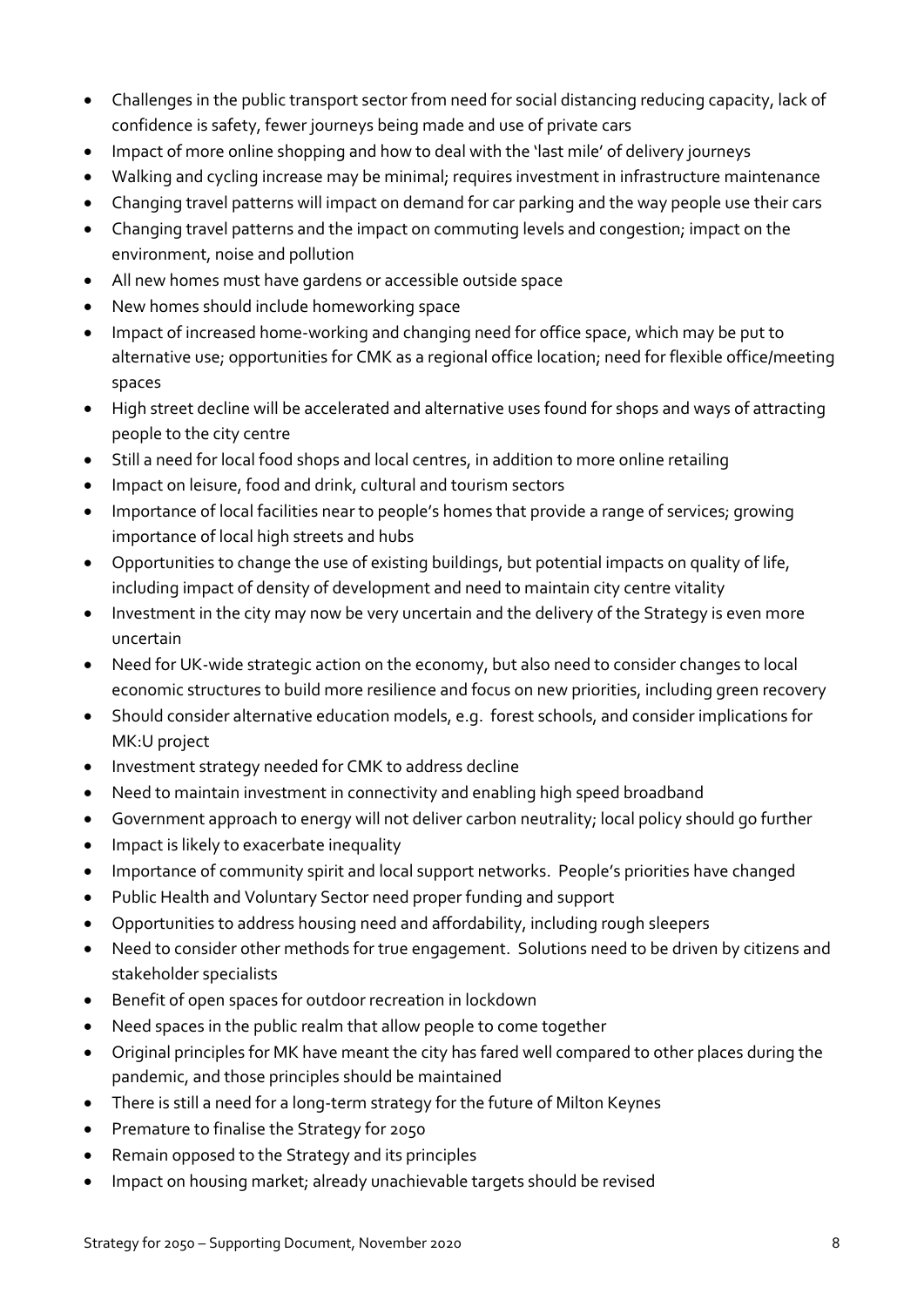- Should also think about other behavioural and attitude changes as a result of other calls for change, e.g. BLM movement, as well as impact of Brexit
- Changes to the national planning system are likely to have an impact. Also need local guidance on how spaces could be adapted
- Seize opportunities created, not just try to return to normal
- Government and local authorities need to give confidence to communities; MKC could take a stronger lead.

# **6.KEY CHANGES SINCE THE ENGAGEMENT DRAFT STRATEGY**

Following the feedback received during the two engagement periods and using the outputs of our work to refresh the evidence base in the light of-COVID-19, we have made several changes to the structure of the strategy, and further detailed changes throughout the document. The changes described below are not exhaustive; there are many smaller changes to the wording within the Strategy for 2050 that improve clarity or consistency, and update data or references within the document where new information is available. A comprehensive summary of comments is available online at [www.MKFutures2050.com](http://www.mkfutures2050.com/) and includes further detail of the changes made to the document in response to the comments received, in addition to the more fundamental changes list below.

### **Changes to the structure of the Strategy for 2050**

Many people commented that there was insufficient coverage of issues relating to green infrastructure and the city's green character; sustainability and meeting the city's challenging carbon neutrality agenda; and culture and the creative industries. In order to address these weaknesses, a new chapter has been added in the final Strategy for 2050 called "A Sustainable and Green City" which provides greater detail on green and blue infrastructure and sustainability issues, and more references have been threaded through the document.

A chapter has been added called "Healthy and Creative Places" which now covers our placemaking principles and adds some further focus on cultural issues. We have also added further information within the "Our Diverse and Inclusive Economy" chapter to reference the importance of the cultural and creative sector in our local economy and quality of life. Within the "Healthy and Creative Places" chapter we have explained our placemaking approach with a greater focus on our residents' health and wellbeing, and have removed the extended list of principles. The chapter "Affordable and High-Quality Homes" is now focussed on housing affordability and quality.

The Engagement Draft Strategy for 2050 included an Annex called the "Growth Options Assessment" which included a brief assessment of the potential growth locations that had been assessed as part of the development of the Strategy. This section has now been removed from the final Strategy as originally intended.

The Engagement Draft included a chapter that focussed on Central Milton Keynes and Central Bletchley as two priority areas of change. We received feedback that this section should be expanded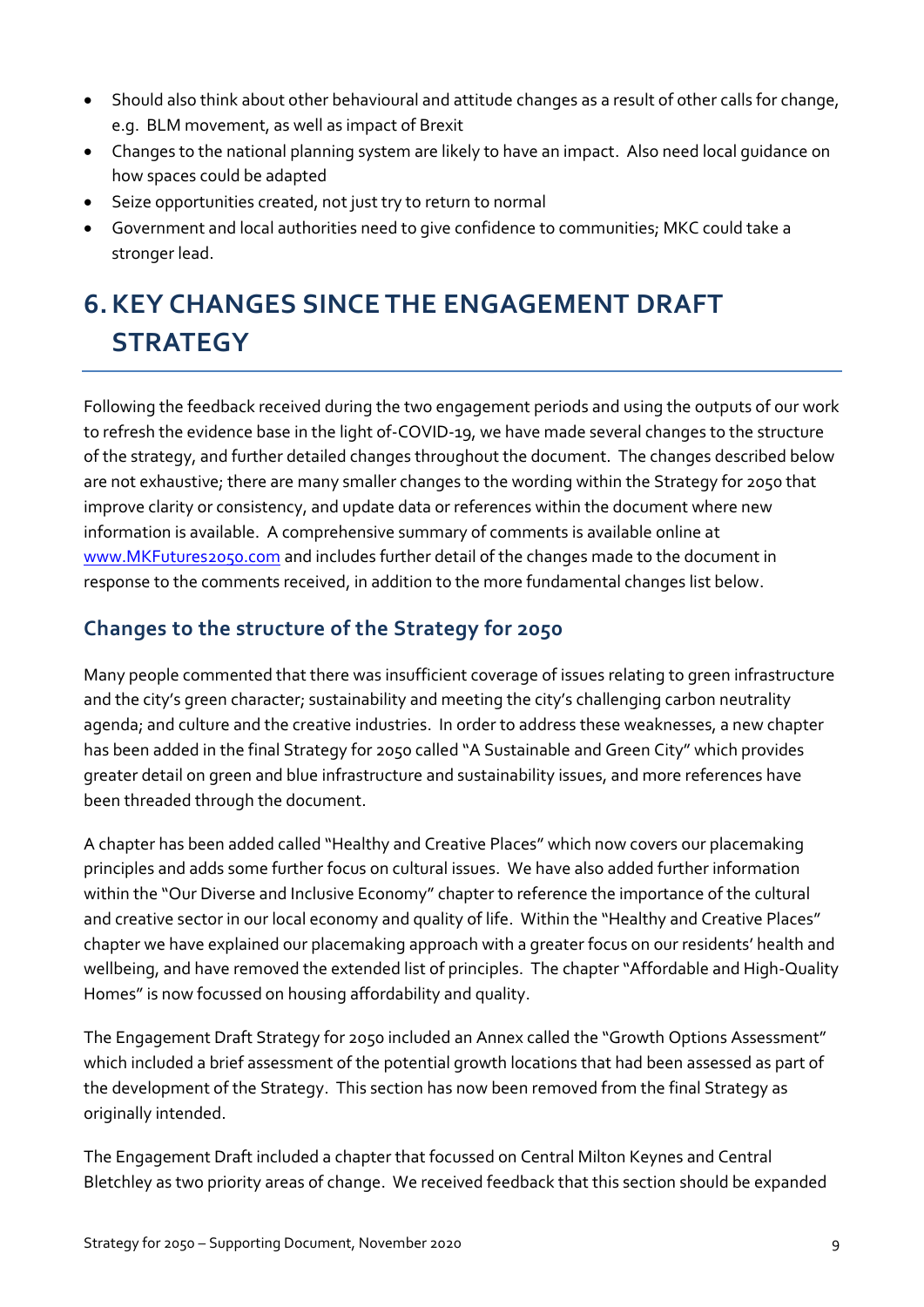as it meant some parts of the borough were not covered by this approach. This chapter is now called "Central Milton Keynes and Our Centres" and includes discussion about other centres and the opportunities available, including as locations for sensitive intensification, for flexible working space and as nodes on a much improve mobility network.

We have also included an introductory section for each chapter that summarises our vision and approach. These sections also form an Executive Summary which is available separately from the main Strategy for 2050 document.

### **Major changes to content or approach**

### **Cross boundary growth**

The Engagement Draft Strategy for 2050 was prepared on the basis of a metropolitan Milton Keynes area, working on a 'boundary blind' basis which recognised the opportunity for growth on a more strategic geography. It was always the intention that growth in those neighbouring authority areas would come forward through the relevant councils' own local plan processes, but through the Strategy we made a suggestion, on the basis of the Strategic Growth Study prepared in support of the work, for how that wider cross boundary growth could be distributed.

In this final Strategy for 2050 we have only included a proposition for the Milton Keynes borough area and have included a broad ambition for a population of around 410,000 people in the borough by 2050. The final Strategy does include reference to the 10,000 homes that are already in adopted or emerging plans in the areas immediately adjoining the borough boundary, and that we expect that a further c.10,000 will be built in the decades to 2050 due to ongoing demand for new homes and the likely uplift in housing targets in neighbouring areas. It does not, however, put forward a recommendation for how that might be distributed (beyond identifying main settlements which are likely to be the most sustainable locations for future development), and reiterates that this will be an issue for the respective local plan in those areas to determine. Our view is that with the growth envisaged for Milton Keynes borough alongside the planned and probable growth in those neighbouring areas, the population across that greater Milton Keynes area is still likely to reach around half a million people in the middle of this century.

## **Population growth**

The comments on the Engagement Draft also demonstrated that we had not made it clear that the 500,000 population target it discussed was not for Milton Keynes borough alone; many people commented that the annual delivery rates that would be required would not be viable. The change discussed above – making it clear that the borough population ambition is around 410,000 people by 2050 – is intended to help clarify this position. This population is broadly in line with the MK Futures 2050 Commission recommendation in their report "Making a Great City Greater" and would require annual housebuilding rates at a level comparable with that in Plan:MK. It is important to remember that the detail of the phasing and delivery of future housing delivery will be determined through the Local Plan process and the annual housing target may change as a result of new planning requirements (following publication of the Planning White Paper).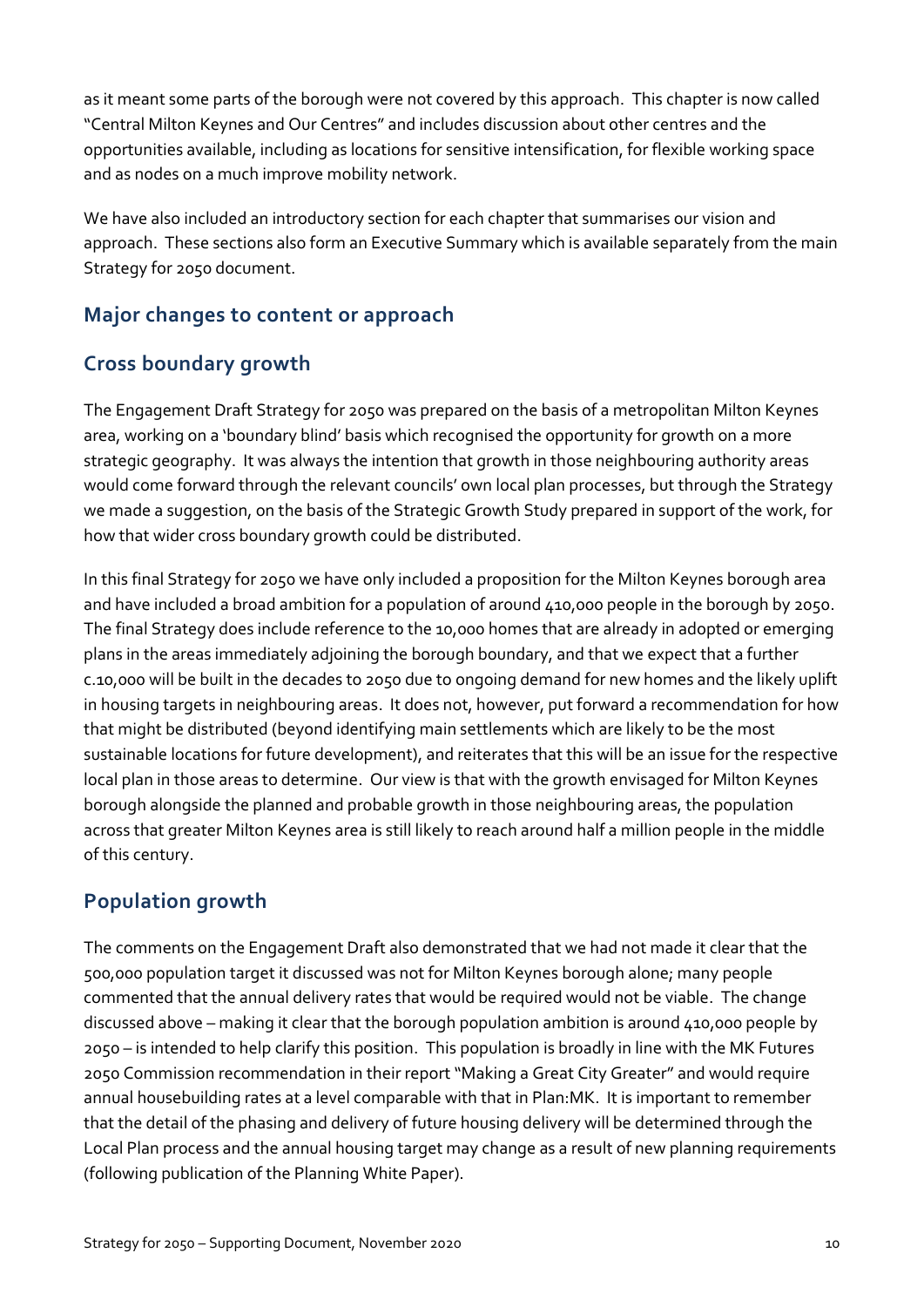## **Impact of the COVID-19 pandemic**

Throughout the document, new wording has been added to reflect the impact of the COVID-19 pandemic and recession where appropriate. We believe the impact will be most significant where the pandemic has accelerated existing trends. Within the "Our Diverse and Inclusive Economy", for example, we have included discussion about the implications for the city and town centres from changing working patterns and reduced footfall, demand for employment space and the potential for companies to move out from London to regional centres like Milton Keynes. We have included a revised jobs growth target that has been determined using new evidence. Within the "Mobility for All" chapter, we have emphasised walking and cycling as the priority for most journeys and reframed our proposition for a mass rapid transit system in the light of our COVID-19 evidence refresh on mobility, to include a potential phased delivery. The importance of ready access to local neighbourhood services and facilities has always been a feature of Milton Keynes and has been reinforced during the pandemic.

#### **Amendments to images/plans**

To reflect the changes mentioned above (in particular around cross boundary growth and phasing of the mass transit network), some changes and updates have taken place to the recommended growth strategy and mobility network plans.

#### **Other changes**

In addition to the points raised above, in refining the Strategy for 2050 we have also included some highlights from our engagement with young people in the form of a section on "Postcards from the Future" using the output of our "Forging the Future" programme in local secondary schools.

We have made greater reference to our challenges around child poverty, the important role that placemaking can play in supporting the health of our residents and included more ambitious targets around issues like affordable homes and green space provision.

## **7. ADOPTION PROCESS**

As explained above, the Strategy for 2050 has been prepared and revised using the evidence and feedback collected over the last three years. The final Strategy for 2050 reflects the best available view of the issues and is intended to form a flexible framework for the future development of Milton Keynes, as discussed in section 4.

In order to move forward to delivery of the Strategy, it is intended that it is adopted as policy, as an annex to the Council Plan, and used to inform the development and delivery of other plans, policies and strategies across the authority and where appropriate, by partners. The mechanism for adopting the Strategy will be for the Cabinet to make a recommendation to Full Council. The timetable for this process is set out below, and includes early publication of the Strategy for 2050 ahead of the usual committee papers. Following adoption, the final Strategy for 2050 will be professionally designed and published.